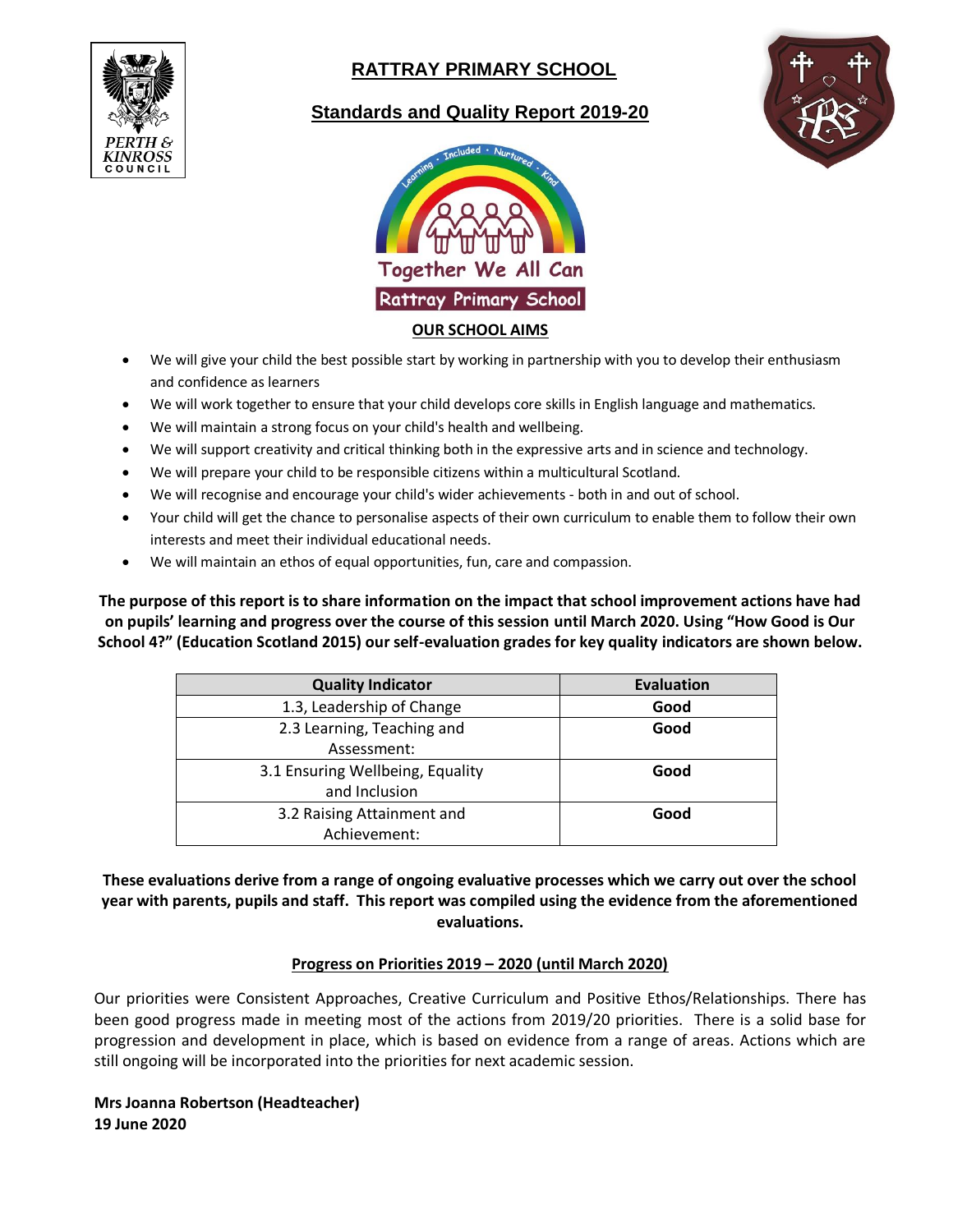#### **ATTAINMENT**

*All being 100%* Almost All being 91-99% Most being 76-90% *Majority being 51-75% Less (or fewer) than half being 16-50% A few being up to 15%* 

Analysis of our statistics in Language and Maths indicate the following: The majority of P1 pupils have achieved Early Level in all areas of Literacy and Numeracy. The majority of our P4 pupils achieved First Level in Listening and Talking, Reading and Numeracy. Fewer than half of p4s achieved First level writing on time. The majority of P7 pupils achieved second level Listening and Talking and Reading, whilst fewer than half achieved Second level Writing and Numeracy. Regarding these statistics, consideration must be given to the unexpected school closure in March 2020. Some of our pupils may have been on track to achieve CFE levels, but closure circumstances meant that achievement of a level could not be evidenced completely.

By identifying children's Additional Support Needs (ASN) we can support learning for all children through planning with parents and implementing appropriate programmes of work and support. We currently have 42% of our pupils whom we have identified as requiring additional help in some areas of the curriculum. All pupils who have received targeted support have made good or very good progress in their supported areas. Learners with ASN are very well supported by classroom teachers, our Pupil Support Teacher and School Support Staff. Learning experiences are carefully differentiated to ensure that these learners are progressing appropriately and experiencing success in their learning.

## **ATTENDANCE**

Arriving on time and attending school is essential for pupil learning and progress.

|            | June 2018 | <b>June 2019</b> | March 2020 |
|------------|-----------|------------------|------------|
| Attendance | 93%       | 93%              | 92%        |

### **ACHIEVEMENT**

We are very proud of the achievements of all children at Rattray Primary School. We strive to provide a variety of stimulating activities and opportunities for children to experience success and celebrate personal achievement. In Rattray we celebrate children's wider achievements outside school. We recognise that our children are engaged in a variety of extra-curricular clubs that contribute to their overall sense of wellbeing and confidence. These are showcased in assemblies, in school newsletters, through our celebration of wider achievement display, pupil profiles and also in class. Our (virtual) end of term prize giving recognises the holistic talents and achievements of all pupils. Regularly our achievements have been celebrated in the local press.

Pupils have succeeded in a wide range of sports and health activities - from participating in transition projects and through organised schools sport events in Perth and Kinross. Classes have enjoyed extended coaching sessions in Tennis, Rugby, Football and Cricket. The school was represented at regional sporting and rotary quiz competitions. All upper school pupils successfully completed a Bikeability cycle safety awareness course. In partnership with Sustrans, our school has held a variety of events to successfully promote cycling and active travel.

The newly introduced Skills Groups provide opportunities for pupil achievement and success, the sessions encouraged all pupils to develop a responsible, confident, caring and enterprising attitude toward our school and wider community. All children participated in the Heartstart lifesaving programme which teaches valuable skills for coping in an emergency. Our upper school ski trip to Glenshee enabled our older pupils to set and attain personal and challenging goals. This experience has seen the confidence and esteem of these pupils soar. The planned P7 residential trip to Lendrick Muir would have provided children with excellent opportunities to develop their confidence and teamwork skills.

The creative talents of our pupils were encouraged through participation in our annual Christmas nativity and Mrs Boxall's retiral event. The upper stage classes showcased their learning of Scots Language at an open afternoon and performance to which all parents were invited. Other opportunities for performance were planned for through a Christmas visit to a local care home, church services and our 'fun-filled' talent show.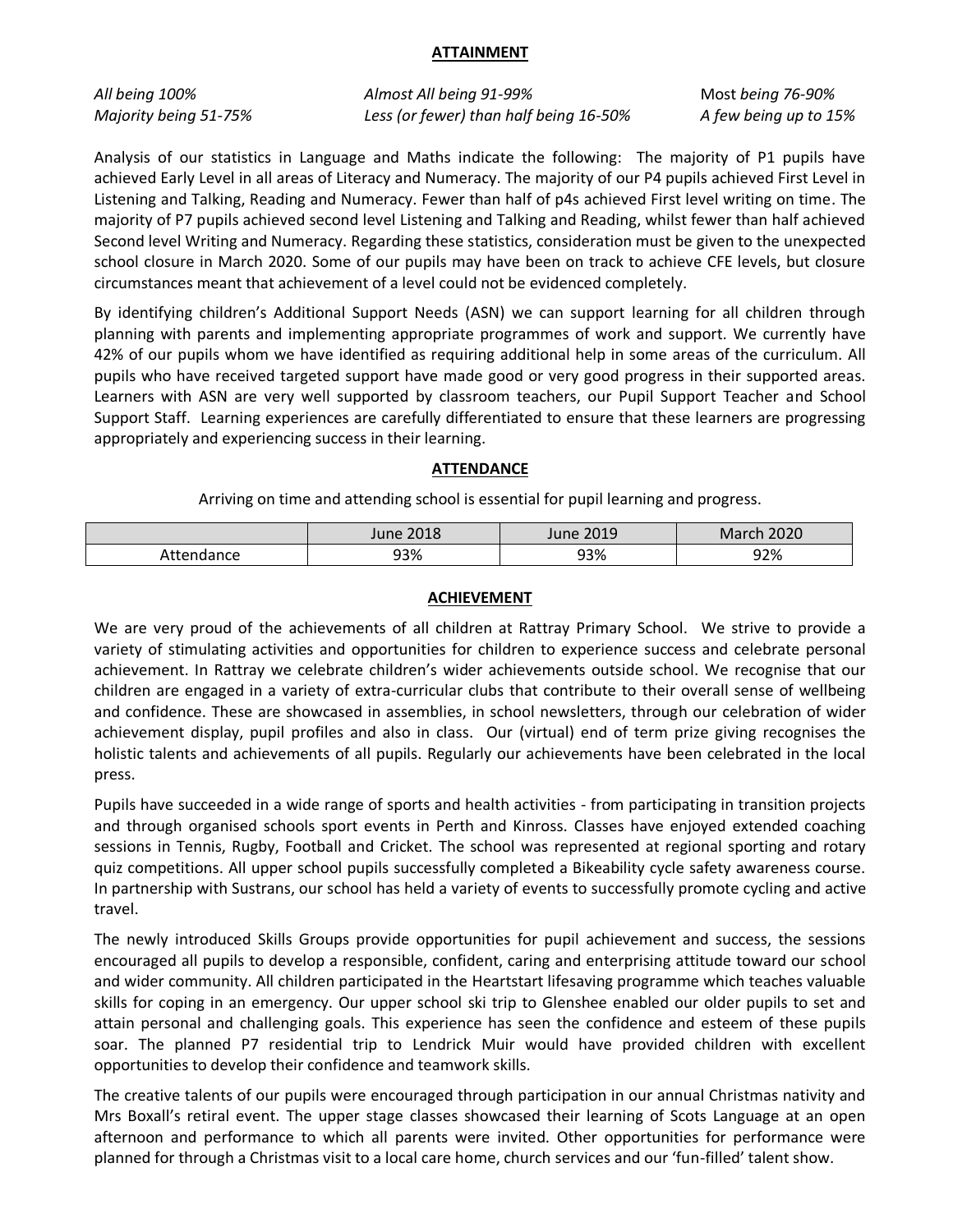#### **LEARNING**

Almost all our pupils are enthusiastic and positive in their learning and many are independent and active learners. There is a high level of engagement observed in almost all lessons. All classes experience differentiated learning experiences tailored to the needs of the groups within each class. Children have continued to lead their learning by planning with classroom teachers, growing in creativity and confidence with this each year. All children are encouraged to talk about their learning, to identify where this is going well and where there are next steps to action.

A quality assurance programme is in place to monitor learning and teaching. This includes classroom observations, sampling pupils' work and tracking pupils' attainment over time to ensure progress, pace and challenge in learning. Robust conversations about individual pupils' progress help identify areas for additional support. Staff use various assessments including national assessments to ensure that their judgements are consistent, evidence based and in line with National Benchmarks. Support staff have been trained to deliver a range of interventions on a one to one basis and these have had a positive impact.

Colleagues have worked together to update our progression framework for numeracy and literacy in line with Education Scotland's Benchmarks. This has created a clearer understanding of the achievement of a level. Teaching staff have taken part in moderation work where they had the opportunity to work with teachers from all the primary schools who feed into Blairgowrie High School. Staff have worked together in year groups to ensure there is a shared understanding of the standards expected in numeracy / literacy using the benchmarks.

All our pupils are learning French as part of the 1+2 Languages strategy. Children enjoy French lessons and can confidently share their newly acquired language skills with others. Class teachers have had ongoing trained in the teaching of French as part of this strategy.

This year class teachers have created a cyclical curriculum plan for our whole school interdisciplinary topics. Our curriculum plan is personalised for the children of Rattray and will provide opportunities for creative and innovative learning experiences across all levels. Children have continued to lead their learning by planning with classroom teachers, growing in creativity and confidence. Community links have been strong, with parents, local businesses and agencies supporting learning and teaching.

All pupils took part in a local heritage project funding by Living communities and led by a local community artist. Learning was to be showcased at Perth Museum and as art work in our school corridors. The project was a resounding success and enhanced the children's knowledge of their place in this community. The children investigated the history of the Victorians and looked for links and evidence in the community.

In order to develop the NIF priorities of closing the gap and raising attainment, a major focus for improvement this year was numeracy. A significant development in our classes this session has been the introduction of Numicon and Number talks. Numicon enables teachers to use a multi- sensory approach to teaching Maths, which make numbers more real for children. Many children find Maths challenging as it is an abstract concept, Numicon helps alleviate this challenge for most pupils. Feedback from most pupils has been very positive. Number talks are regular sessions aimed at building number sense. Through number talks we hope to improve our pupil's mental agility and teach differing mental maths strategies. The impact of this approach to the teaching of numeracy has seen an improvement in mental agility throughout the school.

Children in the nursery and early years classes are encouraged to be independent and their learning is shaped by their interests, curiosity and creativity. Loose parts play has been extended this session and the Care Inspectorate graded the nursery Good for Care and Support and the Environment. Following on from a successful pilot last session, we have extended the Play Curriculum into the Primary two classroom and build on the successes within Primary One. This has developed the independence and imagination of pupils, allowing them to learn and practise key skills through play. This has impacted positively on the attainment and problem-solving skills of pupils especially.